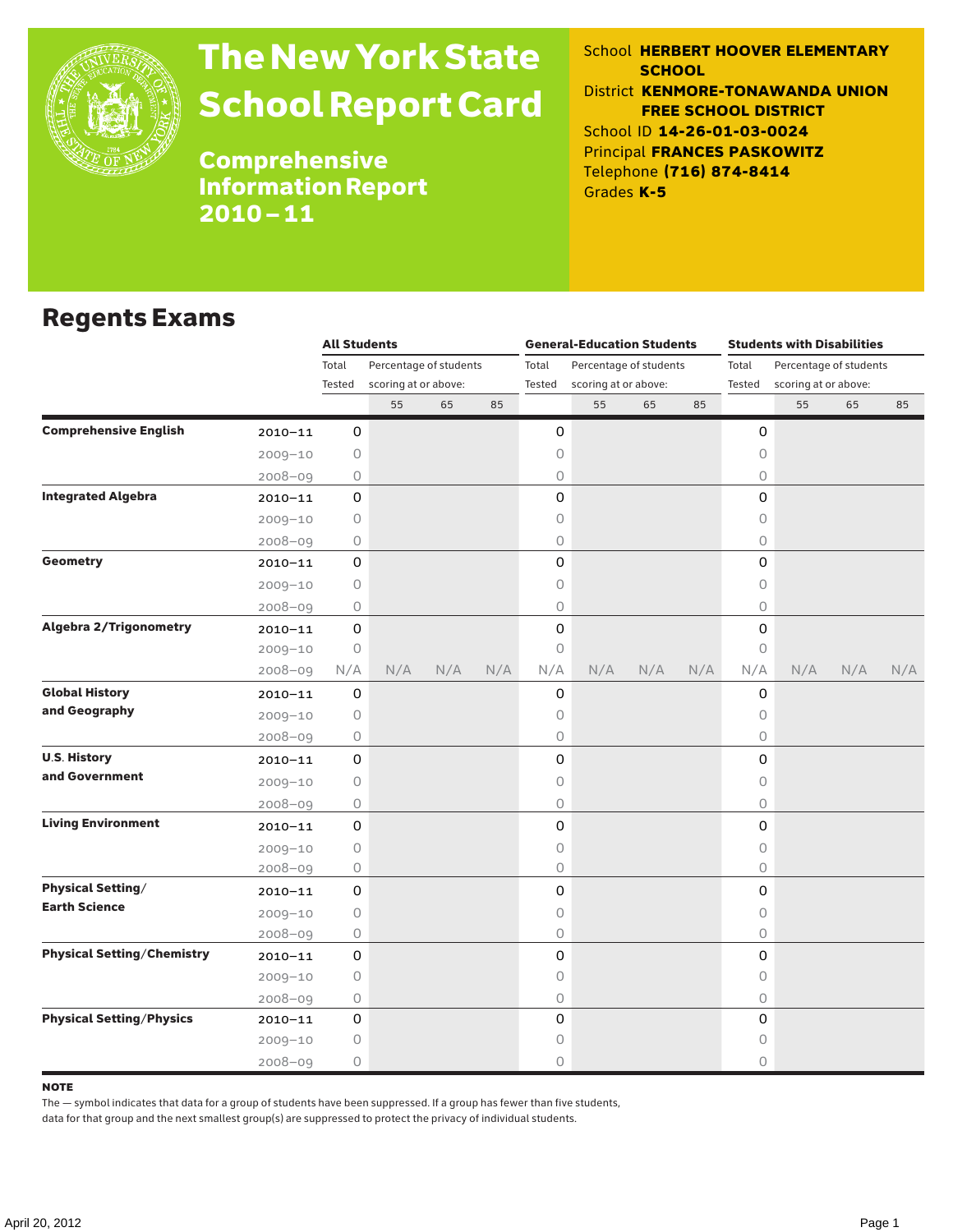School **HERBERT HOOVER ELEMENTARY SCHOOL** District **KENMORE-TONAWANDA UNION FREE**<br>School ID 14-26-01-03-0024 **District SCHOOL DISTRICT** School ID **14-26-01-03-0024** 

### New York State English as a Second Language Achievement Test (NYSESLAT)

|                                                     |             |                                      | <b>All Students</b>      |                                   |     |                          |             | <b>General-Education Students</b> |                             |     | <b>Students with Disabilities</b>    |              |  |                     |  |       |
|-----------------------------------------------------|-------------|--------------------------------------|--------------------------|-----------------------------------|-----|--------------------------|-------------|-----------------------------------|-----------------------------|-----|--------------------------------------|--------------|--|---------------------|--|-------|
|                                                     |             | Percent of students scoring<br>Total |                          |                                   |     |                          | Total       |                                   | Percent of students scoring |     | Percent of students scoring<br>Total |              |  |                     |  |       |
|                                                     |             |                                      |                          | Tested in each performance level: |     |                          |             | Tested in each performance level: |                             |     | Tested in each performance level:    |              |  |                     |  |       |
|                                                     |             |                                      |                          | Begin. Interm. Adv.               |     | Prof.                    |             |                                   | Begin. Interm. Adv.         |     | Prof.                                |              |  | Begin. Interm. Adv. |  | Prof. |
| <b>Listening</b>                                    | $2010 - 11$ | 0                                    |                          |                                   |     |                          | 0           |                                   |                             |     |                                      | 0            |  |                     |  |       |
| and Speaking<br>$(Grades K-1)$                      | $2009 - 10$ | $\mathbf 1$                          |                          |                                   |     |                          | 1           |                                   |                             |     |                                      | 0            |  |                     |  |       |
|                                                     | $2008 - 09$ | 4                                    |                          |                                   |     | $\qquad \qquad$          | 4           |                                   |                             |     |                                      | 0            |  |                     |  |       |
| <b>Reading</b><br>and Writing<br>$(Grades K-1)$     | $2010 - 11$ | 0                                    |                          |                                   |     |                          | 0           |                                   |                             |     |                                      | 0            |  |                     |  |       |
|                                                     | $2009 - 10$ | $\mathbf 1$                          |                          |                                   |     |                          | 1           |                                   |                             |     |                                      | 0            |  |                     |  |       |
|                                                     | $2008 - 09$ | 4                                    |                          |                                   |     |                          | 4           |                                   |                             |     |                                      | 0            |  |                     |  |       |
| <b>Listening</b><br>and Speaking<br>$(Grades 2-4)$  | $2010 - 11$ | 8                                    | 25%                      | 13%                               | 0%  | 63%                      | 7           |                                   |                             |     |                                      | 1            |  |                     |  |       |
|                                                     | $2009 - 10$ | 5                                    | $0\%$                    | 0%                                | 20% | 80%                      | 5           | $0\%$                             | 0%                          | 20% | 80%                                  | 0            |  |                     |  |       |
|                                                     | $2008 - 09$ | 4                                    | $\overline{\phantom{0}}$ | $\overline{\phantom{a}}$          |     | $\overline{\phantom{0}}$ | 4           | $\qquad \qquad -$                 |                             |     |                                      | 0            |  |                     |  |       |
| <b>Reading</b><br>and Writing<br>$(Grades 2-4)$     | $2010 - 11$ | 8                                    | 38%                      | 13%                               | 50% | 0%                       | 7           | $\overline{\phantom{0}}$          |                             |     |                                      | $\mathbf{1}$ |  |                     |  |       |
|                                                     | $2009 - 10$ | 5                                    | $0\%$                    | 20%                               | 80% | $0\%$                    | 5           | 0%                                | 20%                         | 80% | $0\%$                                | 0            |  |                     |  |       |
|                                                     | $2008 - 09$ | 4                                    |                          |                                   |     | $\overline{\phantom{0}}$ | 4           |                                   |                             |     | $\overline{\phantom{0}}$             | 0            |  |                     |  |       |
| <b>Listening</b><br>and Speaking<br>$(Grades 5-6)$  | $2010 - 11$ | 3                                    |                          |                                   |     | $-$                      | 3           |                                   |                             |     | $\overline{\phantom{0}}$             | 0            |  |                     |  |       |
|                                                     | $2009 - 10$ | 1                                    |                          |                                   |     | $\overline{\phantom{0}}$ | 1           |                                   |                             |     |                                      | 0            |  |                     |  |       |
|                                                     | $2008 - 09$ | $\mathbf 1$                          |                          |                                   |     |                          | 1           |                                   |                             |     | $\overline{\phantom{0}}$             | 0            |  |                     |  |       |
| <b>Reading</b><br>and Writing<br>$(Grades 5-6)$     | $2010 - 11$ | 3                                    |                          |                                   |     | $\overline{\phantom{0}}$ | 3           |                                   |                             |     | $\overline{\phantom{0}}$             | 0            |  |                     |  |       |
|                                                     | $2009 - 10$ | $\mathbf 1$                          |                          |                                   |     |                          | 1           |                                   |                             |     | $\overline{\phantom{0}}$             | 0            |  |                     |  |       |
|                                                     | $2008 - 09$ | $\mathbf 1$                          |                          |                                   |     | $\qquad \qquad -$        | $\mathbf 1$ |                                   |                             |     | $\qquad \qquad -$                    | 0            |  |                     |  |       |
| <b>Listening</b><br>and Speaking<br>$(Grades 7-8)$  | $2010 - 11$ | 0                                    |                          |                                   |     |                          | 0           |                                   |                             |     |                                      | 0            |  |                     |  |       |
|                                                     | $2009 - 10$ | $\circ$                              |                          |                                   |     |                          | $\circ$     |                                   |                             |     |                                      | 0            |  |                     |  |       |
|                                                     | $2008 - 09$ | 0                                    |                          |                                   |     |                          | 0           |                                   |                             |     |                                      | 0            |  |                     |  |       |
| Reading<br>and Writing<br>$(Grades 7-8)$            | $2010 - 11$ | 0                                    |                          |                                   |     |                          | 0           |                                   |                             |     |                                      | 0            |  |                     |  |       |
|                                                     | $2009 - 10$ | 0                                    |                          |                                   |     |                          | 0           |                                   |                             |     |                                      | 0            |  |                     |  |       |
|                                                     | $2008 - 09$ | $\bigcirc$                           |                          |                                   |     |                          | 0           |                                   |                             |     |                                      | 0            |  |                     |  |       |
| <b>Listening</b><br>and Speaking<br>$(Grades 9-12)$ | $2010 - 11$ | 0                                    |                          |                                   |     |                          | 0           |                                   |                             |     |                                      | 0            |  |                     |  |       |
|                                                     | $2009 - 10$ | $\circ$                              |                          |                                   |     |                          | 0           |                                   |                             |     |                                      | 0            |  |                     |  |       |
|                                                     | 2008-09     | $\bigcirc$                           |                          |                                   |     |                          | 0           |                                   |                             |     |                                      | 0            |  |                     |  |       |
| <b>Reading</b><br>and Writing<br>$(Grades 9-12)$    | $2010 - 11$ | 0                                    |                          |                                   |     |                          | 0           |                                   |                             |     |                                      | 0            |  |                     |  |       |
|                                                     | $2009 - 10$ | 0                                    |                          |                                   |     |                          | 0           |                                   |                             |     |                                      | 0            |  |                     |  |       |
|                                                     | $2008 - 09$ | 0                                    |                          |                                   |     |                          | 0           |                                   |                             |     |                                      | 0            |  |                     |  |       |

#### note

The — symbol indicates that data for a group of students have been suppressed. If a group has fewer than five students,

data for that group and the next smallest group(s) are suppressed to protect the privacy of individual students.